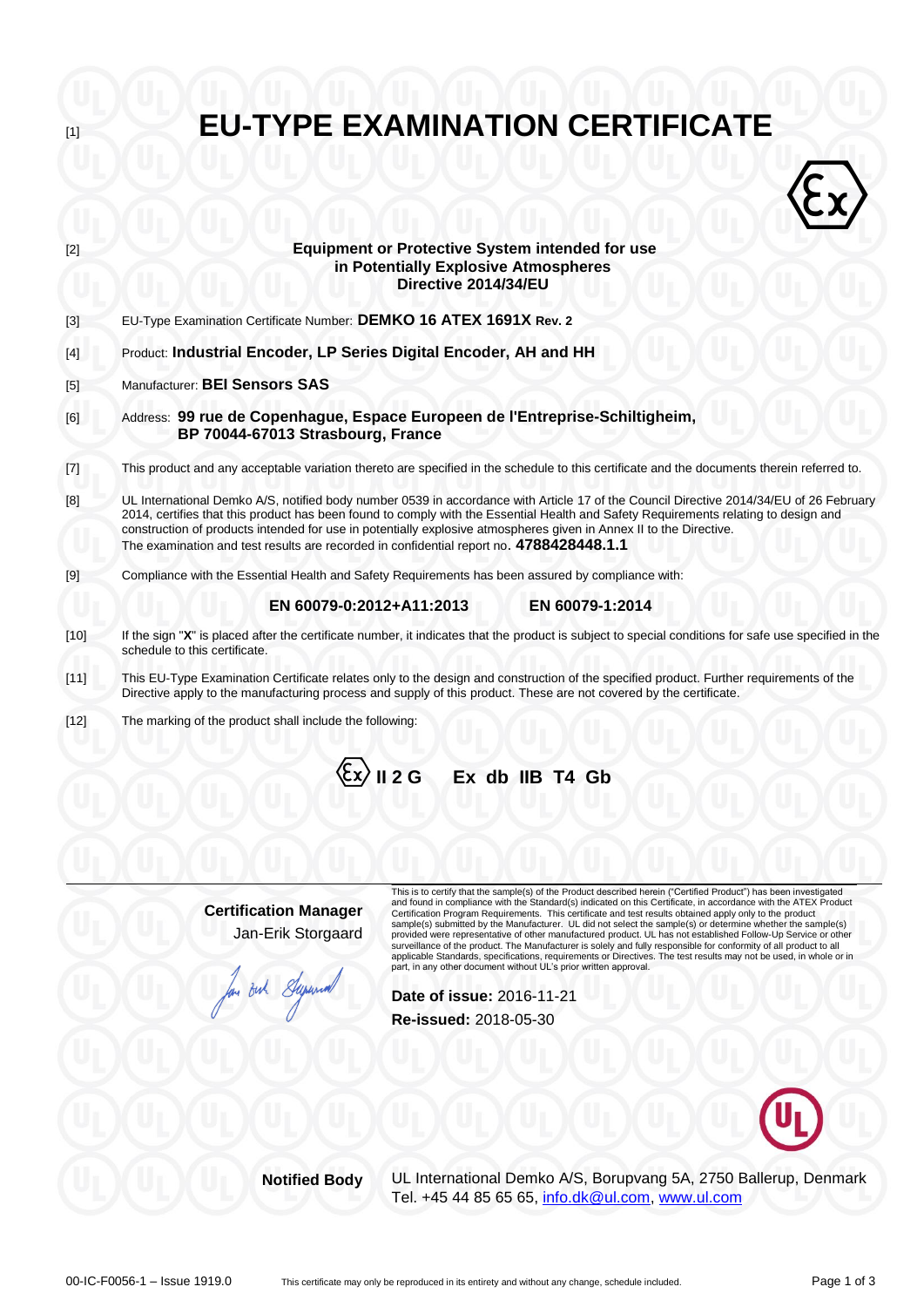# [13] **Schedule** [14] **EU-TYPE EXAMINATION CERTIFICATE No. DEMKO 16 ATEX 1691X Rev. 2**

# [15] Description of Product

This LP Series product is an Industrial Encoder, shaft position transmitter. This product is provided with an aluminum enclosure of explosion-proof design incorporating electrical components providing data for remote shaft position indication. The enclosure has provision for connection to threaded rigid metal conduit. The encoder shall be powered by a NEC Class 2 power supply.

#### Nomenclature:

HHAX S E6 // 5GE V/US // V // E6R 020 // U6<br>I II III IV V VI VII VIII IX  $I = II$  III

I - Type:

- AHUX/HHUX Hollow shaft AHKX/HHKX – Blind shaft AHAX/HHAX – Hollow shaft with integrated coupling AHMX/HHMX – Solid shaft
- II Special features (optional): S – Special features Blank - No special features
- III Shaft bore:
	- $E4 1/2"$  $E5 - 5/8$ "  $E6 - 3/4"$  $E8 - 1"$  $12 - 12$  mm  $14 - 14$  mm  $20 - 20$  mm 30 – 30 mm
	- + available
- IV Voltage/Output:
	- 2P2/2G2 5V voltage and RS422 output 5PE/5GE – 11-30V voltage and reinforced Push-Pull output PP5/PG5 – 5-30V voltage and Push-Pull output RP2RP2/RG2 – 4.75-30V voltage and RS422 output PSS – SSI RS422 PPX – Programmable SSI PSR – Reinforced SSI
- V Channels: 9 – AA/BB/ZZ/B before A, Z-gated A&B V/US – AA/BB/ZZ/B before A, Z-gated B low G – Gray code absolute B – Binary code absolute
- VI Cycles per turn: Incremental – up to 10000 standard; 10000+ available, or XPROG Absolute – up to 16 bits, or XP
- VII Output termination: E0R – M16 radial terminal box (without cable gland) E4R – 1/2" radial terminal box (without cable gland) E6R – 3/4" radial terminal box (without cable gland)
- VIII Cable length: XXX – Cable length (e.g. 020 – 2 meters) Blank – No cable

IX - Hub:

- U3 With insulated sleeve
- U5 Blind sleeve
- U6 Through sleeve
- \*\* No sleeve

Temperature range: The ambient temperature range is -40  $^{\circ}$ C to +85  $^{\circ}$ C.

Electrical data Powered by a Class 2 Supply:

4.75-30 Vdc, 7.6VA maximum